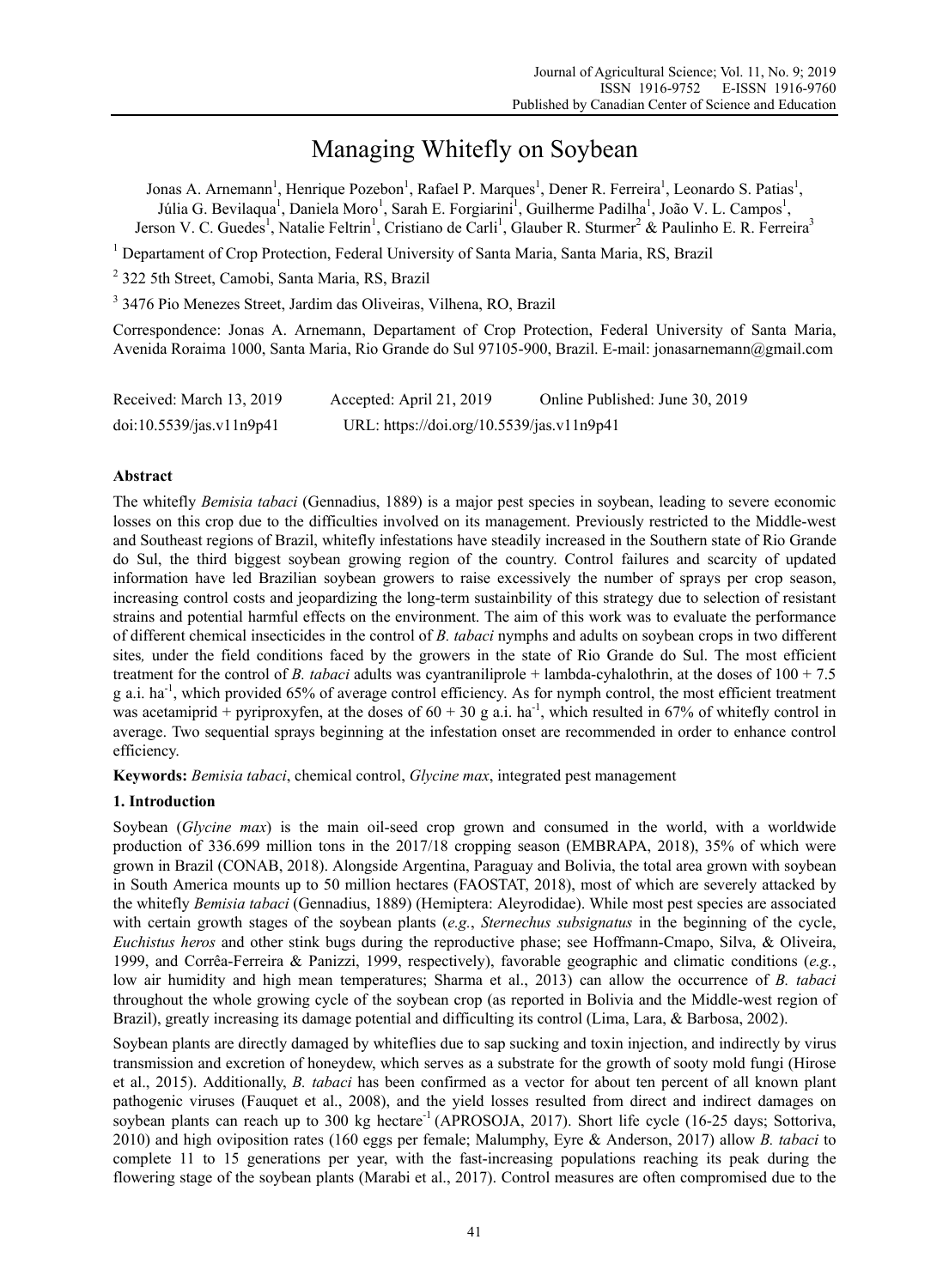immobility of whitefly nymphs (Byrne & Bellows Jr., 1991) and its concentration in the middle and lower thirds of the plant canopy and bottom parts of the leaflets (Pozebon et al., 2019), thus avoinding direct contact with insecticide sprays.

The increasing occurrence of *B. tabaci* on Brazilian soybean fields may be associated with the abusive use of non-selective insecticides and its harmful effects on natural enemies (Vieira et al., 2012), as well as selection pressure on resistant strains of the pest (Silva, Omoto, Bleicher, & Dourado, 2009). Management programs of whitefly rely heavily on the use of chemical insecticides, due to the absence of alternatives such as biological control agents (*e.g.*, predators and parasitoids) and varietal resistance. Entomopathogenic fungi (*e.g.*, *Beauveria bassiana*) have been efficiently used in the control of whitefly nymphs (Neto & Barros, 2016), but the particularities involved in its use allied to the high number of fungicide sprays (usually four to five per crop cycle) prevent a broader adoption of such strategies. As a result, Brazilian soybean growers have reported the use of five to six insecticide sprays aiming specifically at this pest during the crop cycle (APROSOJA, 2017), with the total cost of whitefly control mounting up to U\$ 75.00 hectare<sup>-1</sup> (EMBRAPA, 2017).

Most researches on *B. tabaci* control are carried out in the Middle-west (Silva et al., 2003; Garcia et al., 2005; Silva et al., 2012) and Southeast (Alves et al., 2001; Valle, Lourenção, & Novo, 2002; Bacci et al., 2007) regions of Brazil, whereas whitefly infestations have been steadily increasing in the Southern states (Bernardi, 2016) and demanding up to 67% of all chemical insecticides sprayed on horticulture crops (Rosa, 2017). Satisfactory control efficiencies ( $\geq 80\%$ ) of *B. tabaci* are obtained only with highly specific and costly active ingredients, such as spiromesifene in cotton crops (Netto  $\&$  Barros, 2016) and cyantraniliprole + lambda-cyhalothrin in tomato crops (Arnemann et al., 2019). In addition, while some sampling methods have been proposed (Czepak et al., 2018), a standardized method for monitoring and control decision remains absent due to the lack of a defined *economic injury level* for *B. tabaci* on soybean crops. In this sense, scientific research that supports the definition of efficient whitefly management strategies and ensures that this information is taken to the soybean growers and field professionals in Southern Brazil becomes extremely necessary.

The aim of this work was to evaluate the efficiency of chemical inseticides in the control of *B. tabaci* adults and nymphs on soybean plants under field conditions, in two different sites, in order to estabilish the most efficient strategy for whitefly control on soybean.

# **2. Materials and Methods**

## *2.1 Experimental Sites*

The experiments were set in Santa Cruz do Sul, Rio Grande do Sul, Brazil. The climate is classified as Cfa according to Köppen's classification (Köppen, 1948), which is defined as a humid subtropical climate with hot summers. The average temperature is 19.7  $\degree$ C, with an annual rainfall of 1311 mm. Two areas were chosen as experimental sites in two different commercial soybean fields, where infestation of *B. tabaci* occurred naturally. The sowing date on Experiment I ( $29^{\circ}49'17''$  S,  $52^{\circ}22'44''$  W, 122 meters a.s.l.) was  $30/10/2017$ , with the experiment starting in 15/02/2018, when the soybean plants reached growth stage R1 (beginning of the reproductive stage). Whitefly infestation on Experiment I by the time of the first spraying was at a high level (9.68 adults leaflet<sup>-1</sup> and 1.2 nymphs leaflet<sup>-1</sup>, on average). Sowing on Experiment II (29°43′04″ S, 52°25′33″ W, 122 meters a.s.l.) was carried out in 15/01/2018, with the experiment starting in 14/03/2018, when the soybean plants reached growth stage R1. Infestation level on Experiment II at the moment of the first spraying was moderate to low, with 0.85 adults leaflet<sup>-1</sup> and 0.7 nymphs leaflet<sup>-1</sup>, on average.

## *2.2 Treatments*

The choice of treatments was based on the insecticides commonly used by growers and recommended by field technicians in the region to control *B. tabaci* on soybean fields. The chemical insecticides composing the treatments, their respective active ingredients, modes of action in the insect's body and spray doses are shown on Table 1.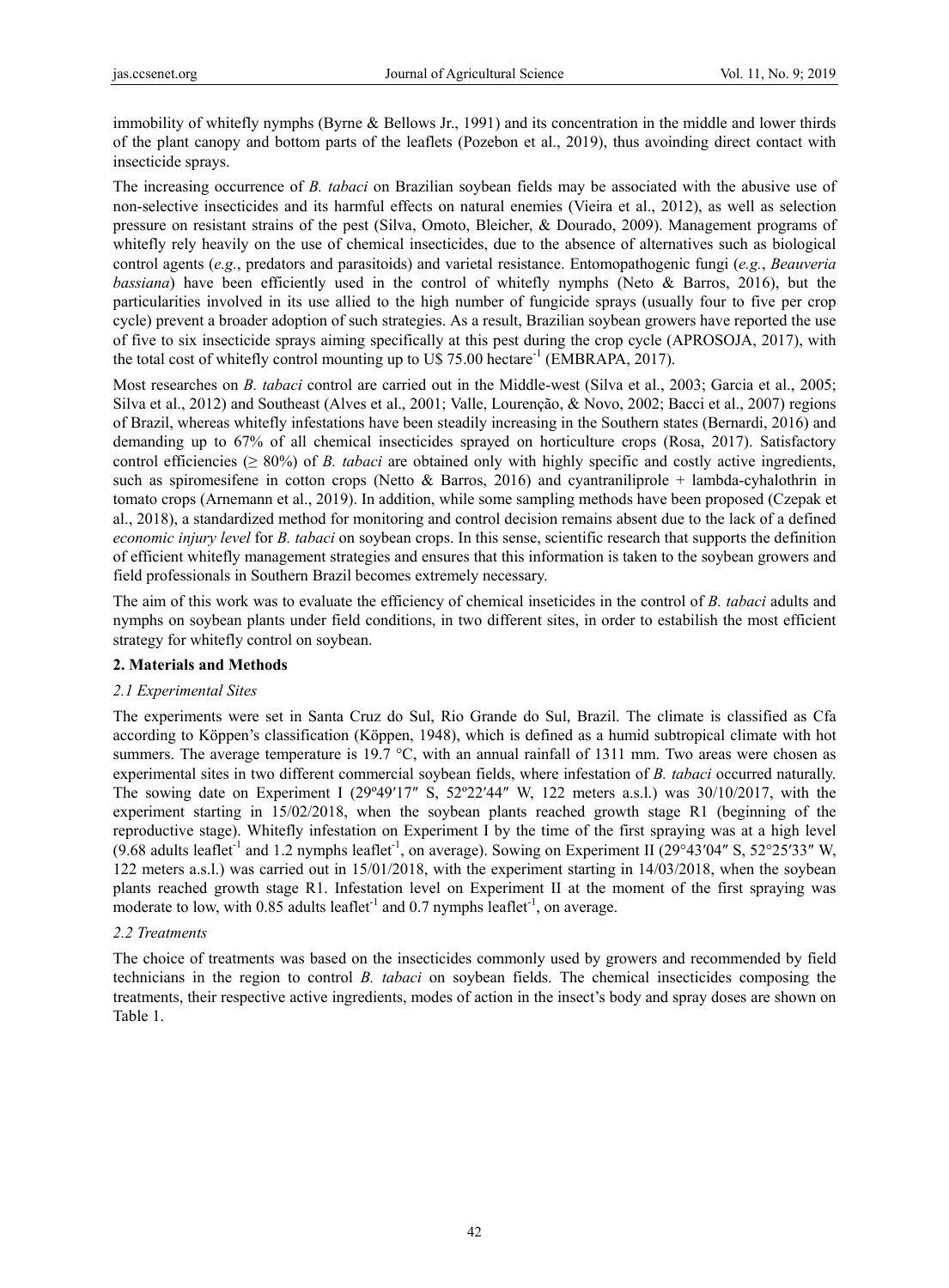|  |                           |  | Table 1. Active ingredient, mode of action, spray dose and cost hectare <sup>-1</sup> of the chemical insecticides evaluated |  |  |  |  |  |  |
|--|---------------------------|--|------------------------------------------------------------------------------------------------------------------------------|--|--|--|--|--|--|
|  |                           |  | for the control of <i>Bemisia tabaci</i> on soybean plants under field conditions. Santa Cruz do Sul, RS, Brazil.            |  |  |  |  |  |  |
|  | $2017/18$ cropping season |  |                                                                                                                              |  |  |  |  |  |  |

|                  |                                       |                                                 |                   | Dose $ha^{-1}$    | $Cost ha-1 (USD)$ |  |
|------------------|---------------------------------------|-------------------------------------------------|-------------------|-------------------|-------------------|--|
| <b>Treatment</b> | <b>Active ingredient</b>              | Mode of action                                  | c.p. <sup>1</sup> | a.i. <sup>2</sup> |                   |  |
| T1               | Acetamiprid + pyriproxyfen            | Nicotinic acetylcholine receptor agonists       | 300               | $60+30$           | 30.93             |  |
|                  |                                       | + Juvenile hormone mimics                       |                   |                   |                   |  |
| T <sub>2</sub>   | Spiromesifene                         | Inhibitors of acetyl CoA carboxylase            | 600               | 144               | 22.42             |  |
| T <sub>3</sub>   | Cyantraniliprole                      | Ryanodine receptor modulators                   | 1000              | 100               | 90.21             |  |
| T <sub>4</sub>   | Cyantraniliprole + lambda-cyhalothrin | Ryanodine receptor modulators                   | $1000 + 30$       | $100+7.5$         | 31.06             |  |
|                  |                                       | + Sodium channel modulators                     |                   |                   |                   |  |
| T <sub>5</sub>   | Pymetrozine                           | Chordotonal organ TRPV channel modulators       | 400               | 200               | 46.39             |  |
| T <sub>6</sub>   | Imidacloprid + lambda-cyhalothrin     | Nicotinic acetylcholine receptor agonists       | $300+30$          | $105 + 7.5$       | 9.39              |  |
|                  |                                       | + Sodium channel modulators                     |                   |                   |                   |  |
| T7               | Acetamiprid + bifenthrin              | Nicotinic acetylcholine receptor agonists       | 160               | $40+40$           | 12.37             |  |
|                  |                                       | + Sodium channel modulators                     |                   |                   |                   |  |
| T <sub>8</sub>   | Cyantraniliprole + abamectin          | Ryanodine receptor modulators + Glutamate-gated | 750               | $45+13.5$         | 48.97             |  |
|                  |                                       | chloride channel (GluCl) allosteric modulators  |                   |                   |                   |  |
| T <sub>9</sub>   | Untreated control                     |                                                 |                   |                   |                   |  |

*Note.* <sup>1</sup> c.p. = Commercial product (g or mL hectare<sup>-1</sup>); <sup>2</sup> a.i. = Active ingredient (g hectare<sup>-1</sup>).

## *2.3 Experimental Design*

The experiments were comprised of plots of 24 m<sup>2</sup> (4 m  $\times$  6 m), with 4 replicates per treatment, in a randomized block design. Sprayings were carried out using a CO<sub>2</sub>-pressurized backpack sprayer, nozzles model TJ XR-11002VS, and 150 L ha<sup>-1</sup> of spray volume. Both experiments received two sprays, with an interval of 7 days between them.

## *2.4 Evaluations*

Evaluations were made at 0, 5 and 10 days after the first spraying (DA1S), and at 0, 5, 10, 15 and 20 days after the second spraying (DA2S). In each plot, 10 central leaflets were selected from random soybean plants, in the middle and upper thirds. In the abaxial side of these leaflets, the number of whitefly adults was counted in each evaluation, by slowly turning the leaflet upside-down in order to prevent the escape of the insects. To proceed the counting of nymphs, 10 leaflets were collected per plot, from the middle and lower thirds of random soybean plants, stored in separate paper bags and sent for quantification in laboratory with the aid of a Zeiss Discovery.V12 digital magnifying glass.

## *2.5 Statistical Analysis*

Control efficiency for each insecticide treatment was assessed through the equation of Abbott (1925), with the obtained values being submitted to variance analysis (ANOVA) and to the mean separation test of Scott-Knott (P  $\leq$  0.05). All statistical analyses were carried out using the softwares Microsoft Excel<sup>®</sup> (2010) and SAS® (2002).

# **3. Results and Discussion**

## *3.1 Experiment I*

Whitefly population on Experiment I was well estabilished in the soybean field at the moment of the first spray, with an average of 9.68 adults leaflet<sup>-1</sup> and 1.20 nymphs leaflet<sup>-1</sup> (Table 2). Despite this condition of high infestation, treatments T4 (cyantraniliprole + lambda-cyhalothrin 100 + 7.5 g ha<sup>-1</sup>) and T6 (imidcaloprid + lambda-cyhalothrin 105 + 7.5 g ha<sup>-1</sup>) were highly efficient in suppressing adult population at the first evaluation  $(5 \text{ D}A1A)$ , reducing it to 1.55 and 2.08 adults leaflet<sup>-1</sup>, respectively. The fast control effect provided by these treatments is probably related to the presence of the active ingredient lambda-cyhalothrin, which is particularly effective in the control of sucking pests (*e.g.*, stink bugs; Marques, 2019) and, as a pyrethroid, is known to cause a fast *knockdown* effect on the insects due to its mode of action (sodium channel modulator; see Table 1, Salgado, 2013).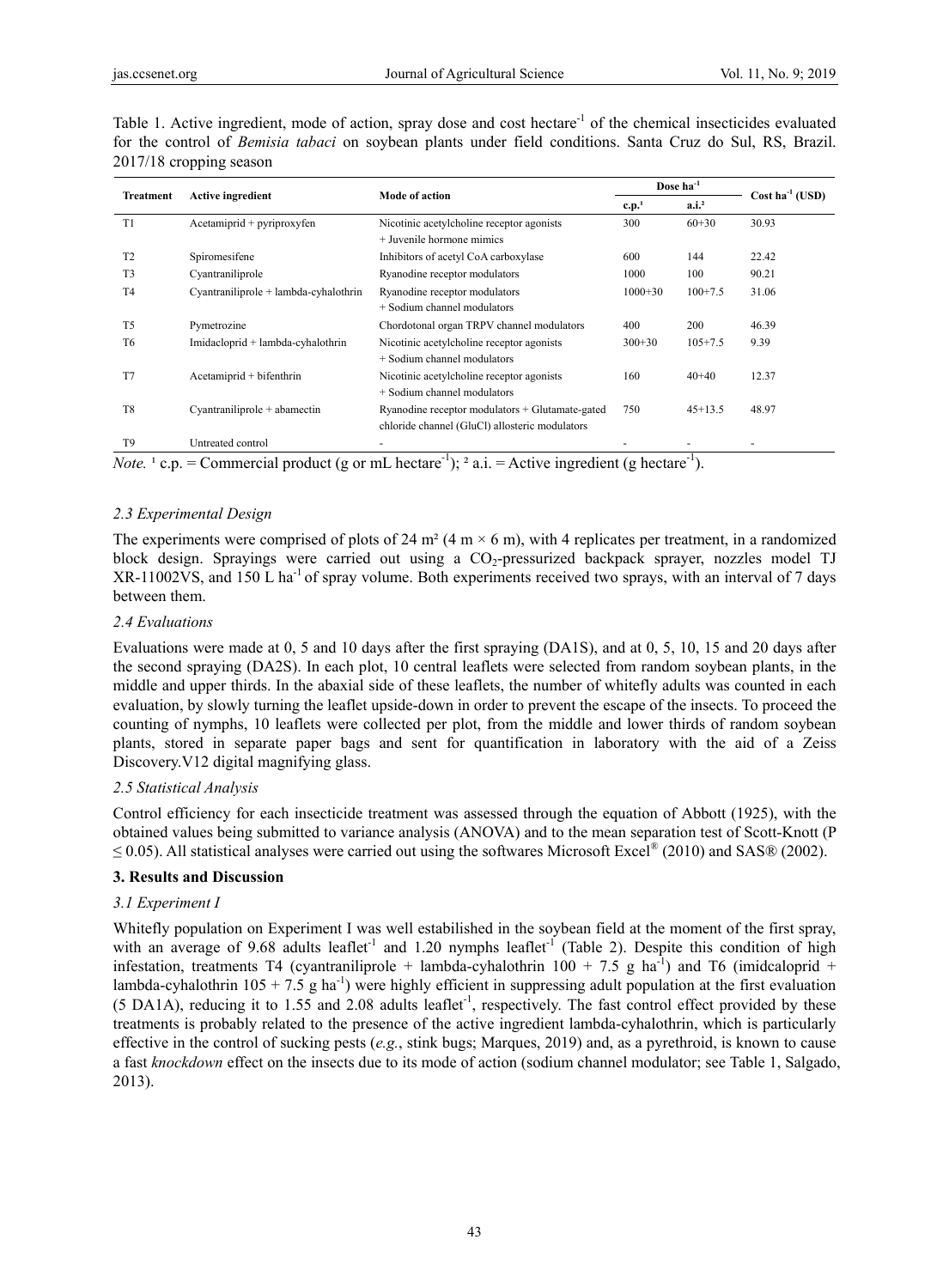| Table 2. Mean number (M) of living adults and nymphs leaflet <sup>-1</sup> and control efficiency (CE%) of <i>Bemisia tabaci</i> |
|----------------------------------------------------------------------------------------------------------------------------------|
| adults and nymphs in response to the treatments sprayed on soybean plants under field conditions in Experiment                   |
| I. Santa Cruz do Sul, RS, Brazil                                                                                                 |

|                                       | 5 DA1S <sup>1</sup> |        | <b>10 DA1S</b>     |                          | <b>5 DA2S</b> |                | <b>10 DA2S</b> |                          | <b>15 DA2S</b> |              | <b>20 DA2S</b> |             |            |  |
|---------------------------------------|---------------------|--------|--------------------|--------------------------|---------------|----------------|----------------|--------------------------|----------------|--------------|----------------|-------------|------------|--|
| <b>Treataments</b>                    | M <sup>2</sup>      | $CE\%$ | M                  | $CE\%$                   | M             | $CE\%$         | M              | $CE\%$                   | M              | $CE\%$       | M              | $CE\%$      | – Mean CE% |  |
| <b>Adults</b>                         |                     |        |                    |                          |               |                |                |                          |                |              |                |             |            |  |
| Acetamiprid + pyriproxyfen            | 3.30 b 65.89        |        | 14.18 a 42.38      |                          | 2.30 a 47.43  |                | $4.68a$ 0.00   |                          | 5.58 a 20.64   |              | 7.78 a         | 0.00        | 29.39      |  |
| Spiromesifen                          | 6.00 a 37.98        |        | 15.23a             | 38.11                    | 1.90 a 56.57  |                | $4.88a$ 0.00   |                          | 4.43 a 37.01   |              | 5.13 a         | 30.03       | 33.28      |  |
| Cyantraniliprole                      | 3.88 b 59.95        |        | 15.50a             | 36.99                    | 1.80 a 58.86  |                | 5.78 a 0.00    |                          | 4.80 a 31.67   |              | 6.78 a         | 7.51        | 32.50      |  |
| Cyantraniliprole + lambda-cyhalothrin | 1.55 b 83.98        |        | 6.29 <sub>b</sub>  | 74.44                    | 0.68 a 84.57  |                | 3.70 a 20.86   |                          | 2.83 a 59.79   |              | 4.34 a         | 40.78       | 60.74      |  |
| Pymetrozine                           | 4.98 b 48.58        |        | 9.50 <sub>b</sub>  | 61.38                    | 2.15 a 50.86  |                | 5.33 a 0.00    |                          | 3.35 a 52.31   |              | 4.78 a         | 34.81       | 41.32      |  |
| Imidacloprid + lambda-cyhalothrin     | 2.08 b 78.55        |        | 6.03 <sub>b</sub>  | 75.51                    | 1.45 a 66.86  |                | 3.78 a 19.25   |                          | 2.18 a 69.04   |              | 4.35 a         | 40.61       | 58.30      |  |
| Acetamiprid + bifenthrin              | 3.25 b 66.41        |        | 10.58 <sub>b</sub> | 57.01                    | 3.40 a 22.29  |                | 2.75 a 41.18   |                          | 2.68 a 61.92   |              | 2.75a          | 62.46       | 49.76      |  |
| $Cyantrainliprole + abamectin$        | 4.93 b 49.10        |        | 14.88 a 39.53      |                          | 3.63 a 17.14  |                | $5.03 a$ 0.00  |                          | 4.35 a 38.08   |              | 4.75 a         | 35.15       | 29.83      |  |
| Untreated control                     | $9.68a -$           |        | $24.60a -$         |                          | $4.38a -$     |                | $4.68a -$      |                          | $7.03a -$      |              | 7.33 a         | $\sim$      |            |  |
| $CV(%)$ <sup>3</sup>                  | $21.00 -$           |        | 27.62              | $\overline{\phantom{a}}$ | $31.62 -$     |                | $25.42 -$      |                          | $22.6 -$       |              | 27.7           |             |            |  |
| <b>Nymphs</b>                         |                     |        |                    |                          |               |                |                |                          |                |              |                |             |            |  |
| Acetamiprid + pyriproxyfen            | $0.88a$ 27.08       |        | 0.23a              | 75.68                    |               | $0.00a$ 100.00 | $\mathbf{I}^4$ | $\mathbf{I}^4$           | 0.78 a 78.91   |              | 0.40a          | 97.71       | 75.88      |  |
| Spiromesifen                          | $1.10a$ 8.33        |        | 2.18 a             | 0.00                     | 0.13 a 94.25  |                |                | $\blacksquare$           | $0.70a$ 80.95  |              | 3.70a          | 78.83       | 52.47      |  |
| Cyantraniliprole                      | $1.28a$ 0.00        |        | 0.78a              | 16.22                    | 1.93 a 11.49  |                |                | $\overline{\phantom{a}}$ | 1.70 a 53.74   |              | 8.50 a         | 51.36       | 26.56      |  |
| Cyantraniliprole + lambda-cyhalothrin | 1.23 a 0.00         |        | 0.10a              | 89.19                    | $0.40a$ 81.61 |                |                | $\blacksquare$           | 0.23 a 93.88   |              | 0.33a          | 98.14       | 72.56      |  |
| Pymetrozine                           | 1.30 a 0.00         |        | 0.30a              | 67.57                    | 2.78 a 0.00   |                |                | $\overline{\phantom{a}}$ |                | 1.65 a 55.10 | 5.85 a         | 66.52 37.84 |            |  |
| Imidacloprid + lambda-cyhalothrin     | 1.33 a 0.00         |        | 0.28a              | 70.27                    | 1.70 a 21.84  |                |                | $\blacksquare$           |                | 1.58 a 57.14 | 1.73a          | 90.13       | 47.88      |  |
| Acetamiprid + bifenthrin              | $0.15a$ 87.50       |        | 0.58a              | 37.84                    | 2.15 a 1.15   |                |                | $\blacksquare$           | 0.75 a 79.59   |              | 2.20a          | 87.41       | 58.70      |  |
| Cyantraniliprole + abamectin          | 1.33 a 0.00         |        | 0.30a              | 67.57                    | 1.08 a 50.57  |                |                |                          | $0.60a$ 83.67  |              | 2.18 a         | 87.55 57.87 |            |  |
| Untreated control                     | $1.20a -$           |        | 0.93a              | $\blacksquare$           | $2.18a -$     |                |                | $\overline{\phantom{a}}$ | $3.68a -$      |              | $17.48a -$     |             |            |  |
| $CV(%)$ <sup>3</sup>                  | $26.78 -$           |        | 39.98              | $\blacksquare$           | $41.01 -$     |                |                | $\overline{\phantom{a}}$ | 43.5           | $\sim$ $-$   | 66.01          |             |            |  |

*Note.* <sup>1</sup>DAS = Days after spraying. <sup>2</sup> Means followed by the same letter do not differ among themselves by the Scott-Knott test ( $P \le 0.05$ ). <sup>3</sup> CV (%) = Coefficient of variation. <sup>4</sup> Lost plot.

The same outcome was verified after the second spray, when treatments  $T4$  (cyantraniliprole + lambda-cyhalothrin 100 + 7.5 g ha-1) and T6 (imidcaloprid + lambda-cyhalothrin 105 + 7.5 g ha-1) kept *B. tabaci*  population under 0.68 and 1.45 adults leaflet<sup>-1</sup>, respectively, and continued to provide the highest contol efficiencies among all treatments (Table 2). On the following evaluations, however, the control efficacy of these treatments steadily descreased, denoting its low potential for residual control; treatment T7 (acetamiprid + bifenthrin  $40 + 40$  g ha<sup>-1</sup>), on the other hand, showed long residual effect, reaching the highest control efficiency among all treatments at 20 DA2A (62.46%) and keeping whitefly population under 2.75 adults leaflet<sup>-1</sup>. The presence of the active ingredient acetamiprid in treatment T7 is probably the cause of such outcome, since neonicotinoids are known to provide a long residual control effect (Salgado, 2013).

Treatment T1 (acetamiprid + pyriproxyfen  $60 + 30$  g ha<sup>-1</sup>) was the most efficient treatment in the control of *B*. *tabaci* nymphs, presenting an average mortality of 75.88% and nearly totally suppressing its population on the last evaluation  $(0.4 \text{ nymbols leaflet}^{-1})$ ; whitefly adults, however, were poorly controlled by this treatment, reaching an average control efficiency of just 29.39% (Table 2). Such results, though seemingly contracditory, are expected from treatments containing the active ingredient pyriproxyfen, as showed by Valle, Lourenção, and Novo (2002), and Mesquita, Azevedo, Sobrinho, and Guimarães (2007): both works found pyriproxyfen to be highly efficient in the control of nymphs, partly due to its translaminar action (which enables it to reach the abaxial side of the leaves, where whitefly nymphs are located), but with little to none control effect on whitefly adults.

But how can an insecticide present both the lowest and highest performances on the same pest species, according to the life stage on which it is? The answer is actually quite simple, and is related to the mode of action of pyriproxyfen inside the insect's body. As a substance that mimics the juvenile hormone in order to cause physiological disorder (also known as *growth regulator*), this insecticide has its action limited to the early stages of the *B. tabaci* life cycle (see Supplementary Figure 1), since the juvenile hormone plays no major role in the metabolism of the adult (Gallo et al., 2002). Additionally, the other active ingredient composing treatment T1 (acetamiprid 60 g ha<sup>-1</sup>), though fairly efficient in the control of whitefly adults when associated to the pyrethroid bifenthrin (as in Treatment T7; see Table 2), was not able to keep a high level of adult mortality by its own.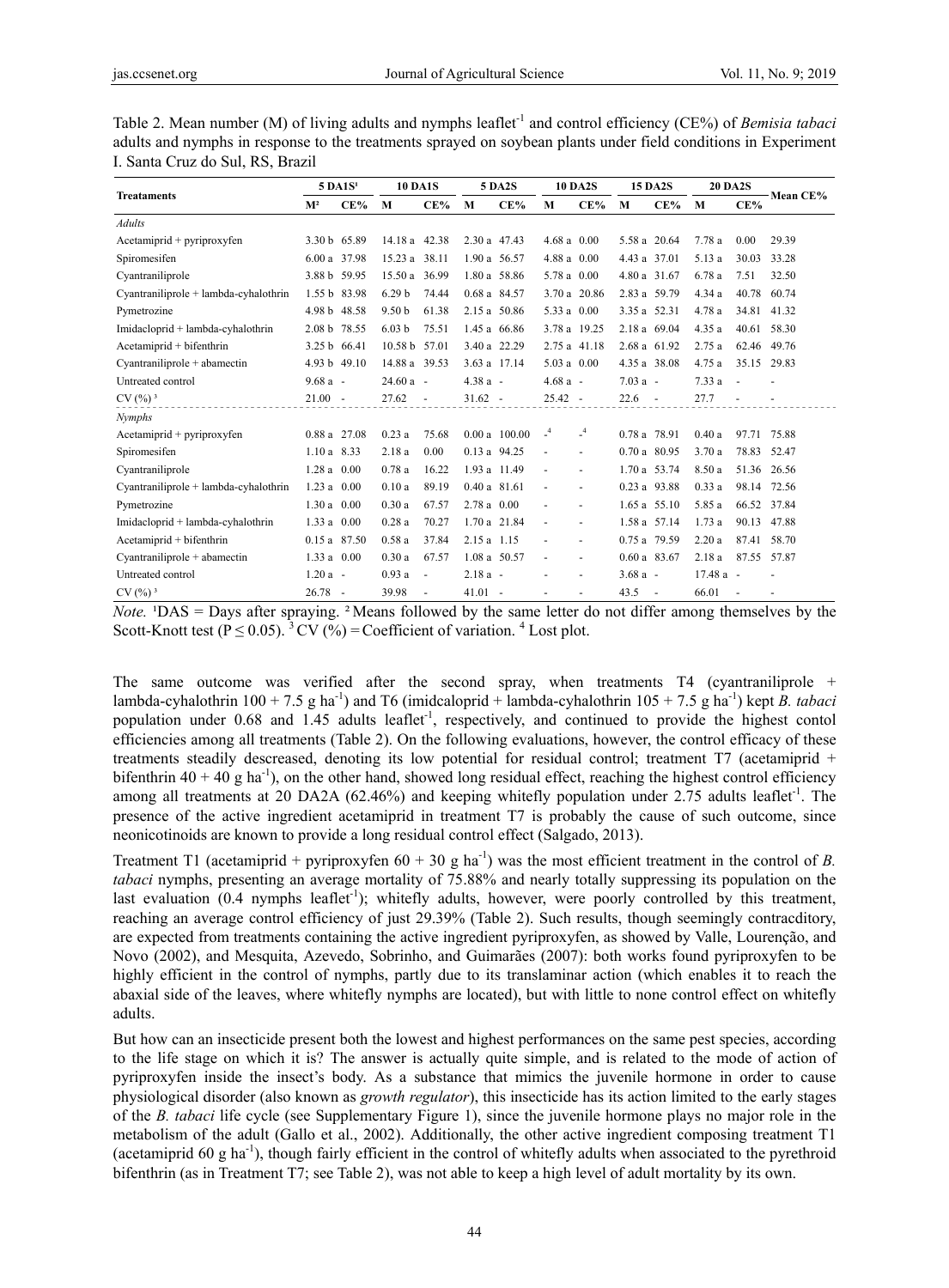Similarly to the observed in the adult population, treatment T4 (cyantraniliprole + lambda-cyhalothrin  $100 + 7.5$ ) g ha-1) showed high efficacy in the control of *B. tabaci* nymphs, leading to an almost total mortality of individuals at 20 DA2S (0.33 nymphs leaflet<sup>-1</sup>); however, when used isolated, the insecticide cyantraniliprole (Treatment T3) presented the lowest performance on control of *B. tabaci* nymphs, providing an average control efficiency of only 26.56% (against 72.56% when combined with lambda-cyhalothrin, as in Treatment 4; see Table 2). Despite being widely employed to control Hemipteran pests, this anthranilic diamide insecticide has been reported as increasingly inefficient in the control of *B. tabaci*, with field resistance recently confirmed in China (R. Wang, J. Wang, Che, & Luo, 2018); thus, similar genetic traits in the infesting population surveyed in our work coud be responsible for the lack of control observed for this treatment, though further research would be needed in order to confirm this hypothesis.

## *3.2 Experiment II*

*B. tabaci* population on Experiment II at the spray moment was at a lower level than on Experiment I, with an average of 0.85 adults leaflet<sup>-1</sup> and 0.7 nymphs leaflet<sup>-1</sup> (Table 3). As a consequence, the means of control efficiency were overall higher on Experiment II (especially for whitefly adults), although late sowing dates (as carried out on this field) tend to favor whitefly infestation on soybean due to favorable climatic conditions (Marabi et al., 2017) such as higher mean temperatures (see Lapidot, 2007, according to whom adult emergence does not occur below 17 ºC) and lesser relatively humidity and rainfall (Gupta, Mahapatra, Sanjoy, & Roshan, 1997) during the soybean growth stage when whitefly infestation reaches its peak (R1 or beginning of reproductive phase; Suekane, Degrande, Melo, Azambuja, & Menegati, 2018). While there is no defined *economic injury level* for *B. tabaci* on soybean crops to-date, this results attest the importance of early sprayings at the infestation onset.

Table 3. Mean number (M) of living adults and nymphs leaflet<sup>-1</sup> and control efficiency (CE%) of *Bemisia tabaci* adults and nymphs in response to the treatments sprayed on soybean plants under field conditions in Experiment II. Santa Cruz do Sul, RS, Brazil

| <b>Treataments</b>                    | $5$ DA $1S1$     |               | <b>10 DA1S</b> |                          | <b>5 DA2S</b>  |                | <b>10 DA2S</b>  |                | <b>15 DA2S</b> |        | <b>20 DA2S</b>           |                | - Mean CE% |  |
|---------------------------------------|------------------|---------------|----------------|--------------------------|----------------|----------------|-----------------|----------------|----------------|--------|--------------------------|----------------|------------|--|
|                                       | M <sup>2</sup>   | $CE\%$        | M              | $CE\%$                   | M              | $CE\%$         | M               | CE%            | M              | $CE\%$ | M                        | CE%            |            |  |
| <b>Adults</b>                         |                  |               |                |                          |                |                |                 |                |                |        |                          |                |            |  |
| Acetamiprid + pyriproxyfen            | $0.40a$ 52.94    |               | 0.35 b 58.82   |                          | 1.15 a 42.50   |                | $0.65a$ 61.76   |                | 1.43 a 0.00    |        | $\mathbf{I}^4$           | $\mathbf{I}^4$ | 43.20      |  |
| Spiromesifen                          |                  | 0.38 a 55.88  | 0.25 b 70.59   |                          | 1.45 a 27.50   |                | $1.65$ a $2.94$ |                | 1.08 a 17.31   |        | $\blacksquare$           |                | 34.84      |  |
| Cyantraniliprole                      |                  | $0.43a$ 50.00 | 0.23 b 73.53   |                          | $0.40 a$ 80.00 |                | 0.80 a 52.94    |                | $0.65a$ 50.00  |        | $\overline{\phantom{a}}$ |                | 61.29      |  |
| Cyantraniliprole + lambda-cyhalothrin | 0.23 a 73.53     |               | $0.33 b$ 61.76 |                          | $0.28a$ 86.25  |                | 0.78 a 54.41    |                | $0.33a$ 75.00  |        | $\blacksquare$           |                | 70.19      |  |
| Pymetrozine                           | $0.30a$ 64.71    |               | $0.25 b$ 70.59 |                          | 1.13 a 43.75   |                | $0.65a$ 61.76   |                | $0.50a$ 61.54  |        | $\overline{\phantom{a}}$ |                | 60.47      |  |
| Imidacloprid + lambda-cyhalothrin     | $0.43$ a $50.00$ |               | 0.35 b 58.82   |                          | $0.90 a$ 55.00 |                | $0.90 a$ 47.06  |                | $0.65a$ 50.00  |        | $\sim$                   |                | 52.18      |  |
| Acetamiprid + bifenthrin              | $0.30a$ 64.71    |               | $0.63a$ 26.47  |                          | 0.53 a 73.75   |                | 1.53 a 10.29    |                | 1.05 a 19.23   |        | $\blacksquare$           |                | 38.89      |  |
| Cyantraniliprole + abamectin          |                  | $0.50a$ 41.18 | 0.35 b 58.82   |                          | 0.98 a 51.25   |                | $0.48a$ 72.06   |                | $0.60a$ 53.85  |        | $\blacksquare$           | ٠              | 55.43      |  |
| Untreated control                     | $0.85a -$        |               | $0.85a -$      |                          | $2.00a -$      |                | $1.70a -$       |                | $1.30a -$      |        |                          |                | ٠          |  |
| $CV(%)$ <sup>3</sup>                  | $29.16 -$        |               | $\sim$         | $\overline{\phantom{a}}$ | $24.92 -$      |                | $27.82 -$       |                | $20.59 -$      |        |                          |                |            |  |
| Nymphs                                |                  |               |                |                          |                |                |                 |                |                |        |                          |                |            |  |
| Acetamiprid + pyriproxyfen            | $0.78a$ 0.00     |               | 1.28 a 47.42   |                          | $\mathbf{I}^4$ | $\mathbf{I}^4$ | $\mathcal{A}$   | $\mathbf{I}^4$ | 0.65 b 85.87   |        |                          | $0.00c$ 100.00 | 58.32      |  |
| Spiromesifen                          | $0.68a$ 3.57     |               | 1.88 a 22.68   |                          | $\bar{a}$      |                |                 |                | 3.38 a 26.63   |        | 0.43 c 73.44             |                | 31.58      |  |
| Cyantraniliprole                      | $1.25a$ 0.00     |               | 2.23 a 8.25    |                          | ÷.             |                |                 |                | 4.15 a 9.78    |        | 1.13 b 29.69             |                | 11.93      |  |
| Cyantraniliprole + lambda-cyhalothrin | $0.90 a$ 0.00    |               | $1.50a$ 38.14  |                          | $\blacksquare$ |                |                 |                | 1.28 b 72.28   |        | 0.78 b 51.56             |                | 40.50      |  |
| Pymetrozine                           | $1.60a$ 0.00     |               | $0.90a$ 62.89  |                          | $\blacksquare$ |                |                 |                | 5.63 a $0.00$  |        | $3.23 a$ 0.00            |                | 15.72      |  |
| Imidacloprid + lambda-cyhalothrin     | 0.48 a 32.14     |               | 1.03 a 57.73   |                          | $\blacksquare$ |                |                 |                | $4.88 a$ 0.00  |        | 2.88 a 0.00              |                | 22.47      |  |
| Acetamiprid + bifenthrin              |                  | 0.58 a 17.86  | 1.68 a 30.93   |                          | ÷,             |                |                 |                | 2.18 b 52.72   |        | 1.28 b 20.31             |                | 30.46      |  |
| $Cyantrainliprole + abamectin$        | $0.50a$ 28.57    |               | 1.98 a 18.56   |                          | $\sim$         |                |                 | ٠              | 2.75 a 40.22   |        | $3.35 a$ 0.00            |                | 21.84      |  |
| Untreated control                     | $0.70a -$        |               | $2.43a -$      |                          |                |                |                 |                | $4.60a -$      |        | $1.60 b -$               |                |            |  |
| $CV(%)$ <sup>3</sup>                  | $20.69 -$        |               | $19.74 -$      |                          |                |                |                 |                | 27.5           | $\sim$ | $22.91 -$                |                |            |  |

*Note.* **'DAS** = Days after spraying. <sup>2</sup> Means followed by the same letter do not differ among themselves by the Scott-Knott test ( $P > 0.05$ ). <sup>3</sup> CV (%) = Coefficient of variation. <sup>4</sup> Lost plot.

Agreeing with the results found on Experiment I, treatment T4 (cyantraniliprole + lambda-cyhalothrin 100 + 7.5  $g$  ha<sup>-1</sup>) presentend the highest average control efficiency (70%), keeping the population of whitefly adults at low levels (under 0.78 adults leaflet<sup>-1</sup>) in all evaluations. On the other hand, treatment T2 (spiromesifen 144 g ha<sup>-1</sup>) showed the lowest performance among all treatments, providing only 34.84% of average adult mortality (Table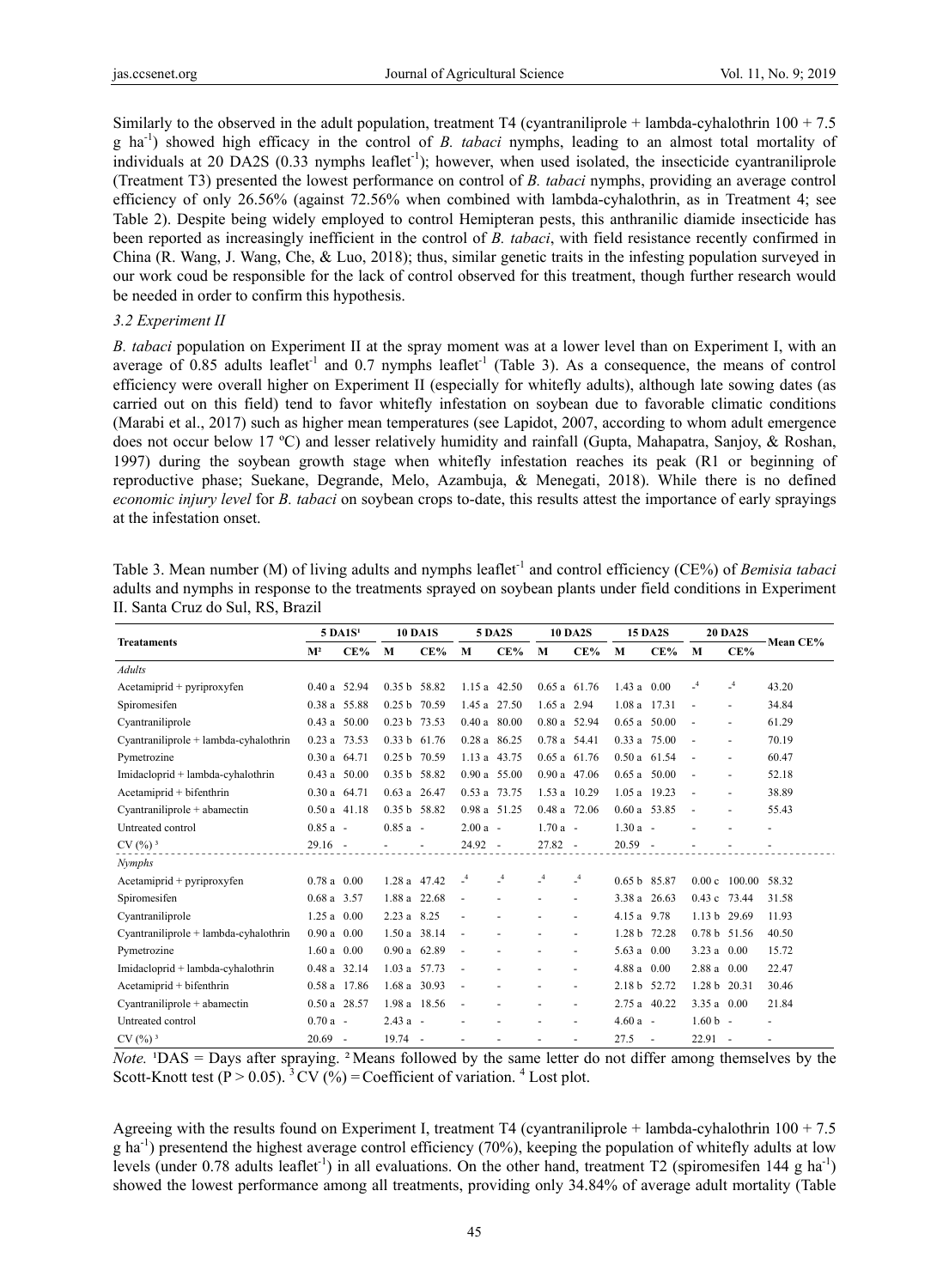3). Though proved to be very effective against *B. tabaci* populations across the world, this insecticide has been recently linked to field resistance cases in Spain (Bielza, Moreno, Belando, Grávalos, Izquierdo, & Nauen, 2019), which may be related to the lack of control found in the present study.

Regarding the control of *B. tabaci* nymphs, treatment T1 (acetamiprid + pyriproxyfen 60+30 g ha<sup>-1</sup>) continued to provide the highest control efficiencies, reaching 100% of nymph mortality at 20 DA2S. Conversevely, treatment T3 (cyantraniliprole 100 g ha<sup>-1</sup>) repeated the poor performance of Experiment I, presenting only 11.93% of average control efficiency and confirming its low efficacy in the control of nymphs when used isolated. *B. tabaci* nymph's mortality provided by treatment T5 (pymetrozine 200 g ha<sup>-1</sup>) was also considerably low, especially on the last evaluations (Table 3); accordingly, resistance to pymetrozine has been reported in field strains of *B. tabaci*, either in specific form or in cross-resistance with neonicotinoids (Gorman et al., 2010).

## *3.3 Combined Analysis*

As illustrated in the average means of control efficiency (Table 4), the two experiments agreed on the main outcomes, despite being carried out under different *B. tabaci* infestation levels. Treatment T4 (cyantraniliprole + lambda-cyhalothrin 100 + 7.5 g ha<sup>-1</sup>) led to the highest levels of adult mortality in both experiments, while treatment T1 (acetamiprid + pyriproxyfen  $60 + 30$  g ha<sup>-1</sup>) performed similarly on whitefly nymphs; nonetheless, given the reasonable nymph reduction provided also by treatment T4 (see Figure 1), the combination cyantraniliprole + lambda-cyhalothrin (100 + 7.5 g ha<sup>-1</sup>) can be pointed out as the most efficient current alternative for whitefly control on soybean crops, regardless of the infestation level and life phase of the insect. Furthermore, the cost of this treatment  $(31.06 \text{ USD ha}^{-1})$  is fairly low when compared to cyantraniliprole 100 g ha<sup>-1</sup> and pymetrozine 200 g ha<sup>-1</sup>, for instance (see Table 1); other less-costly treatments, such as imidcaloprid + lambda-cyhalothrin 105 + 7.5 g ha<sup>-1</sup> (9.39 USD ha<sup>-1</sup>) and acetamiprid + bifenthrin 40 + 40 g ha<sup>-1</sup> (12.37 USD  $ha^{-1}$ ), provided adult and nymph mortalities too low to justify its use.



nymphs in response to the treatments sprayed on soybean plants under field conditions. Santa Cruz do Sul, RS, Brazil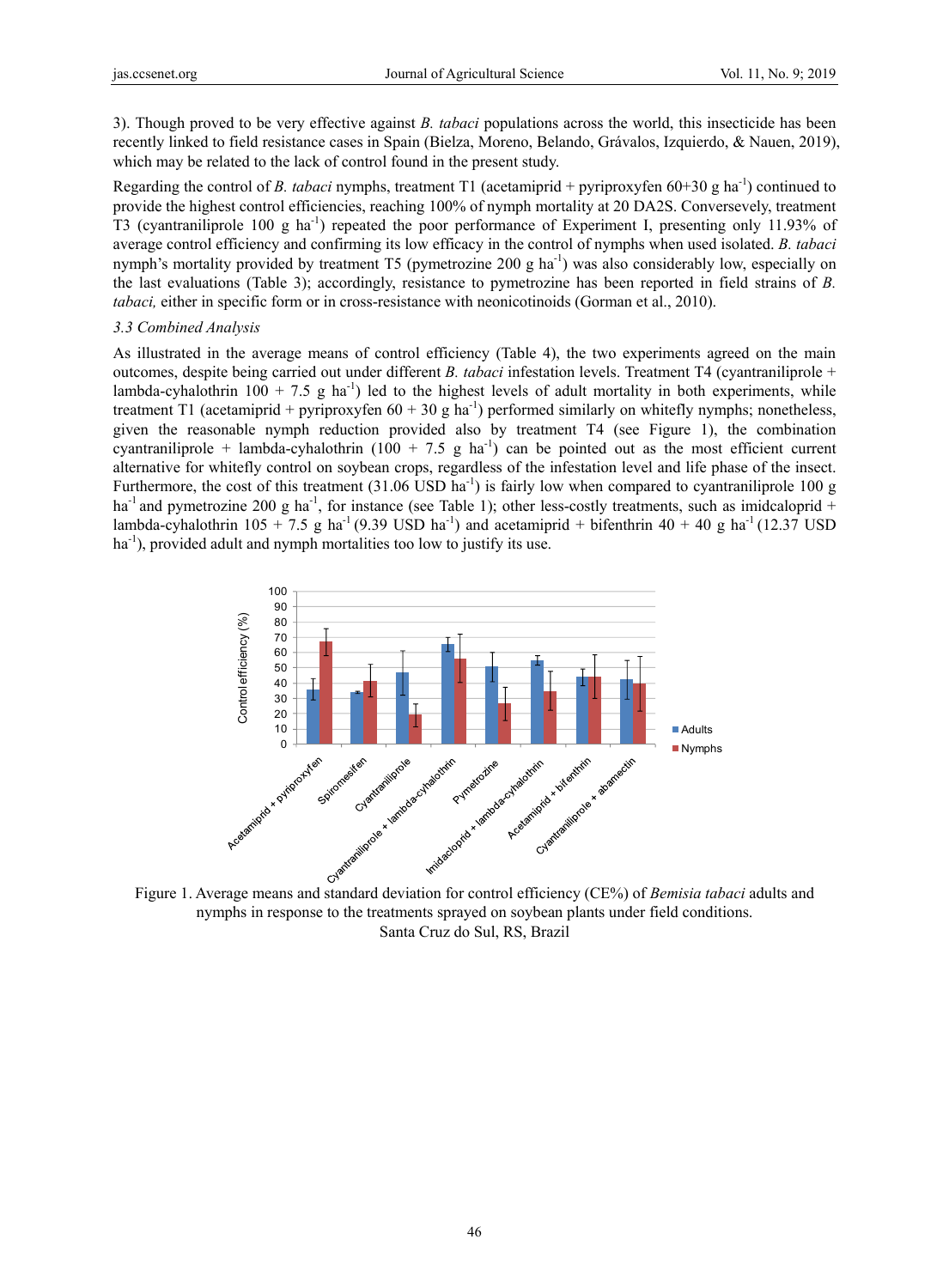| Table 4. Means of control efficiency (CE%) of <i>Bemisia tabaci</i> adults and nymphs in response to the treatments |
|---------------------------------------------------------------------------------------------------------------------|
| sprayed on soybean plants in Experiment I and Experiment II, under field conditions, and in average means.          |
| Santa Cruz do Sul, RS, Brazil                                                                                       |

| <b>Treataments</b>                                                                                     | <b>Experiment I (CE%)</b> | <b>Experiment II (CE%)</b> | Average mean (CE%) |
|--------------------------------------------------------------------------------------------------------|---------------------------|----------------------------|--------------------|
| Adults                                                                                                 |                           |                            |                    |
| Acetamiprid + pyriproxyfen                                                                             | 29.39                     | 43.20                      | 36.30              |
| Spiromesifen                                                                                           | 33.28                     | 34.84                      | 34.06              |
| Cyantraniliprole                                                                                       | 32.50                     | 61.29                      | 46.90              |
| Cyantraniliprole + lambda-cyhalothrin                                                                  | 60.74                     | 70.19                      | 65.47              |
| Pymetrozine                                                                                            | 41.32                     | 60.47                      | 50.90              |
| Imidacloprid + lambda-cyhalothrin                                                                      | 58.30                     | 52.18                      | 55.24              |
| Acetamiprid + bifenthrin                                                                               | 49.76                     | 38.89                      | 44.33              |
| Cyantraniliprole + abamectin                                                                           | 29.83                     | 55.43                      | 42.63              |
| Untreated control                                                                                      |                           |                            |                    |
| Nymphs                                                                                                 |                           |                            |                    |
| Acetamiprid + pyriproxyfen                                                                             | 75.88                     | 58.32                      | 67.10              |
| Spiromesifen                                                                                           | 52.47                     | 31.58                      | 42.03              |
| Cyantraniliprole                                                                                       | 26.56                     | 11.93                      | 19.25              |
| Cyantraniliprole + lambda-cyhalothrin                                                                  | 72.56                     | 40.50                      | 56.53              |
| Pymetrozine                                                                                            | 37.84                     | 15.72                      | 26.78              |
| Imidacloprid + lambda-cyhalothrin                                                                      | 47.88                     | 22.47                      | 35.18              |
| Acetamiprid + bifenthrin                                                                               | 58.70                     | 30.46                      | 44.58              |
| Cyantraniliprole + abamectin                                                                           | 57.87                     | 21.84                      | 39.86              |
| Untreated control                                                                                      |                           |                            |                    |
| C<br>E                                                                                                 | D<br>$0,1$ mm             |                            |                    |
| Supplementary Figure 1. Life stages of Bemisia tabaci: A) Egg phase; B) First nymphal phase; C) Second |                           |                            |                    |

![](_page_6_Figure_5.jpeg)

Supplementary Figure 1. Life stages of *Bemisia tabaci*: A) Egg phase; B) First nymphal phase; C) Second nymphal phase; D) Third nymphal phase; E) Fourth nymphal phase; F) Adult phase. Photos by H. Pozebon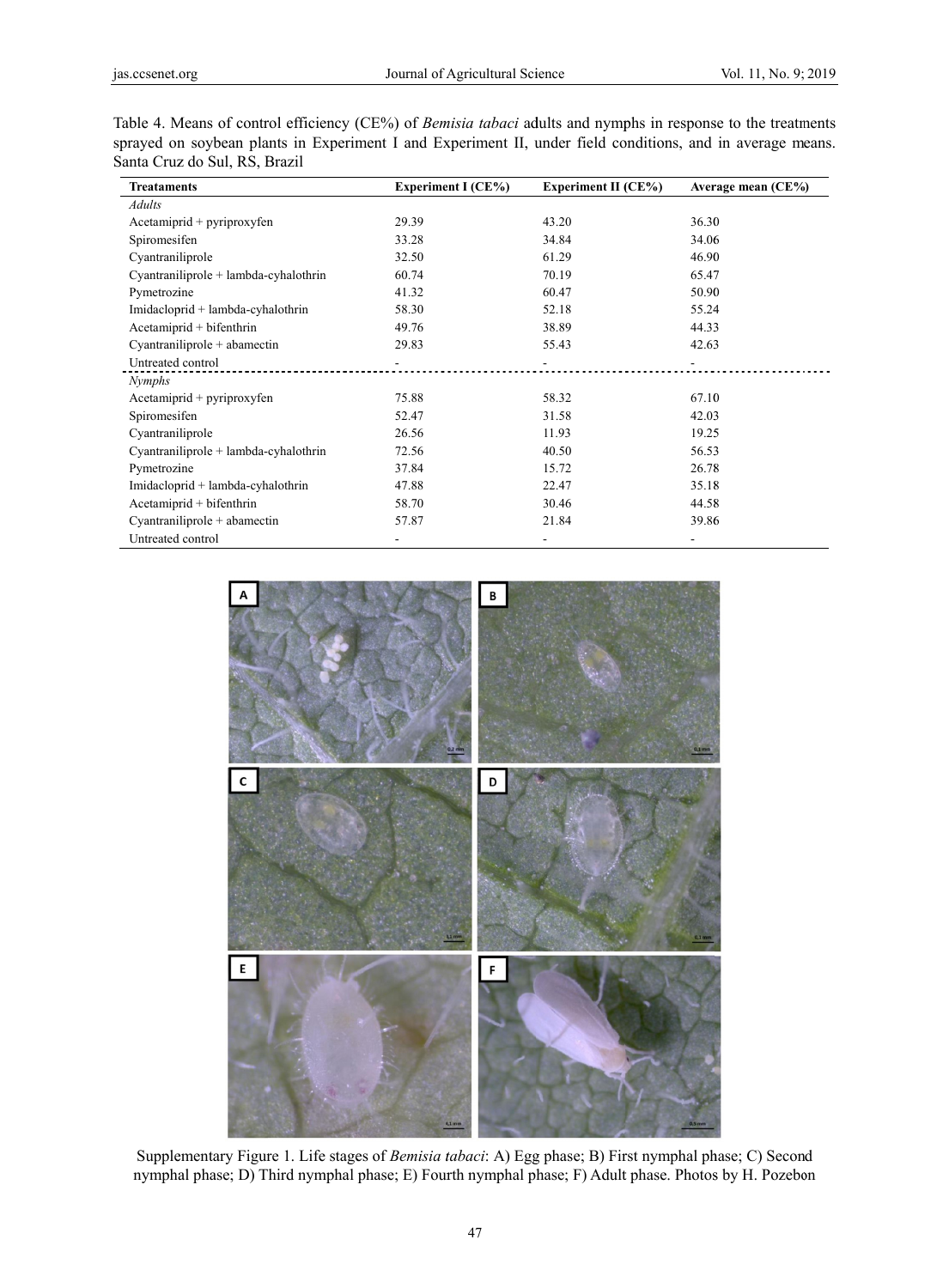Nothwithstanding the similarity of results, the overall higher adult mortalities obtained in Experiment II (Table 4) and the enhancement of control efficiency observed after the second spray indicate that sequential sprays beginning at the infestation onset are a key factor for the control of *B. tabaci* on soybean crops. Accordingly, the threshold for whitefly control on soybean should be set at a very early stage of the infestation, in order to ensure control efficiency and prevent resistance development—which is fast increasing across the world and represents the main likely cause for the lack of control observed in most treatments of the present study, being probably related to enhanced activity of detoxification enzymes and target-site insensitivity in certain *B. tabaci* strains (Zhang, Kong, & Zeng, 2015). Raising recommended doses to face these problems, though a possible solution for low-performance insecticides, could exceedingly increase control costs with little guarantee of enhanced control efficiency.

Sequential sprays are particularly important for the performance of pyrethroid insecticides, which rely basically on fast *knockdown* effect (Salgado, 2013); neonicotinoids, on the other hand, provide longer residual effect allied to robust plant sistemicity (Stamm et al., 2016), which may be linked to a higher control efficiency of nymphs, as observed in some of the treatments (*e.g.*, acetamiprid in treatment T1). Whitefly nymphs infesting soybean are concentrated in the middle and lower thirds of the plants (Czepack et al., 2018), in the abaxial side of the leaflets and in the middle and bottom areas of its surface (Pozebon et al., 2019), due to the female's habit of feeding and ovipositing in the upper and younger leaves of the soybean plants; therefore, *B. tabaci* adults are more exposed to direct contact with the insecticide spray, while the control of the sheltered nymphs relies more heavily on the efficacy of the insecticide translocation inside the plant.

Pyrethroids as a whole are preferred by the growers due to their fast and visible effect; however, their broad spectrum of action may also result in harmful effects on natural enemies, such as parasitoids (*e.g.*, *Encarcia formosa*; Vieira et al., 2012) and predators (*e.g.*, *Orius tristicolor*; Kon, 2016). The active ingredient abamectin (present in treatment T8; see Table 1), on the other hand, has been proved innocuous to whitefly predators (*e.g.*, *Lasiochilus* sp.; Bacci et al., 2007); the control efficiency provided by this treatment on the present study, however, remained at a low level and do not justify its use. Microbiological insecticides have also been proposed as an alterantive to chemical control, with the fungus *Beauveria bassiana* being especially efficient in the control of *B. tabaci* nymphs (Alves et al., 2001; Azevedo, Guimarães, Braga Sobrinho, & Lima, 2005; Neto & Barros, 2016); nonetheless, the particularities involved in its use (*e.g.*, slow action, high cost and strong dependence on ideal environmental conditions; Vidal, Fargues, Rougier & Smits, 2003) prevent a broader adoption of such strategies.

In the current scenario of global agriculture and crop protection, the use of chemical insecticides remains the most efficient and economically viable control strategy for *B. tabaci* on soybean*.* However, the increasing failures of control and growing occurrence of resistant strains set an alert to the long-term sustaintability of this method, raising the need for new alternative methods inside the *integrated pest management* (IPM) and *integrated resistance management* (IRM) approaches for this pest. Accordingly, further studies should be devoted to the establishment of an *economic injury level* for whitefly on soybean crops, which represents the first step towards a standardized monitoring and control program for any major agricultural pest.

## **4. Conclusions**

(1) Cyantraniliprole + lambda-cyhalothrin  $(100 + 7.5 \text{ g ha}^{-1})$  is the most efficient treatment for the control of *B*. *tabaci* adults, reaching 65% of control efficiency and keeping the infestation level under 6.29 adults leaflet<sup>-1</sup>;

(2) Acetamiprid + pyriproxyfen  $(60 + 30 \text{ g ha}^{-1})$  is the most efficient treatment for the control of *B. tabaci* nymphs, reaching 67% of control efficiency and keeping the infestation level under 1.28 nymphs leaflet<sup>-1</sup>;

(3) Sequential sprays beginning at the infestation onset enhance control efficiency.

## **Acknowledgements**

We thank the soybean growers Marcos Dupont and Heini Cesar Holler for allowing the conduction of this study on their farms.

## **References**

Alves, S. B., Silveira, C. A., Lopes, R. B., Tamai, M. A., Ramos, E. Q., & Salvo, S. (2001). Eficácia de *Beauveria bassiana*, imidacloprid e thiacloprid no controle de *Bemisia tabaci* e na incidência do BGMV. *Manejo Integrado de Plagas, 61*, 31-36.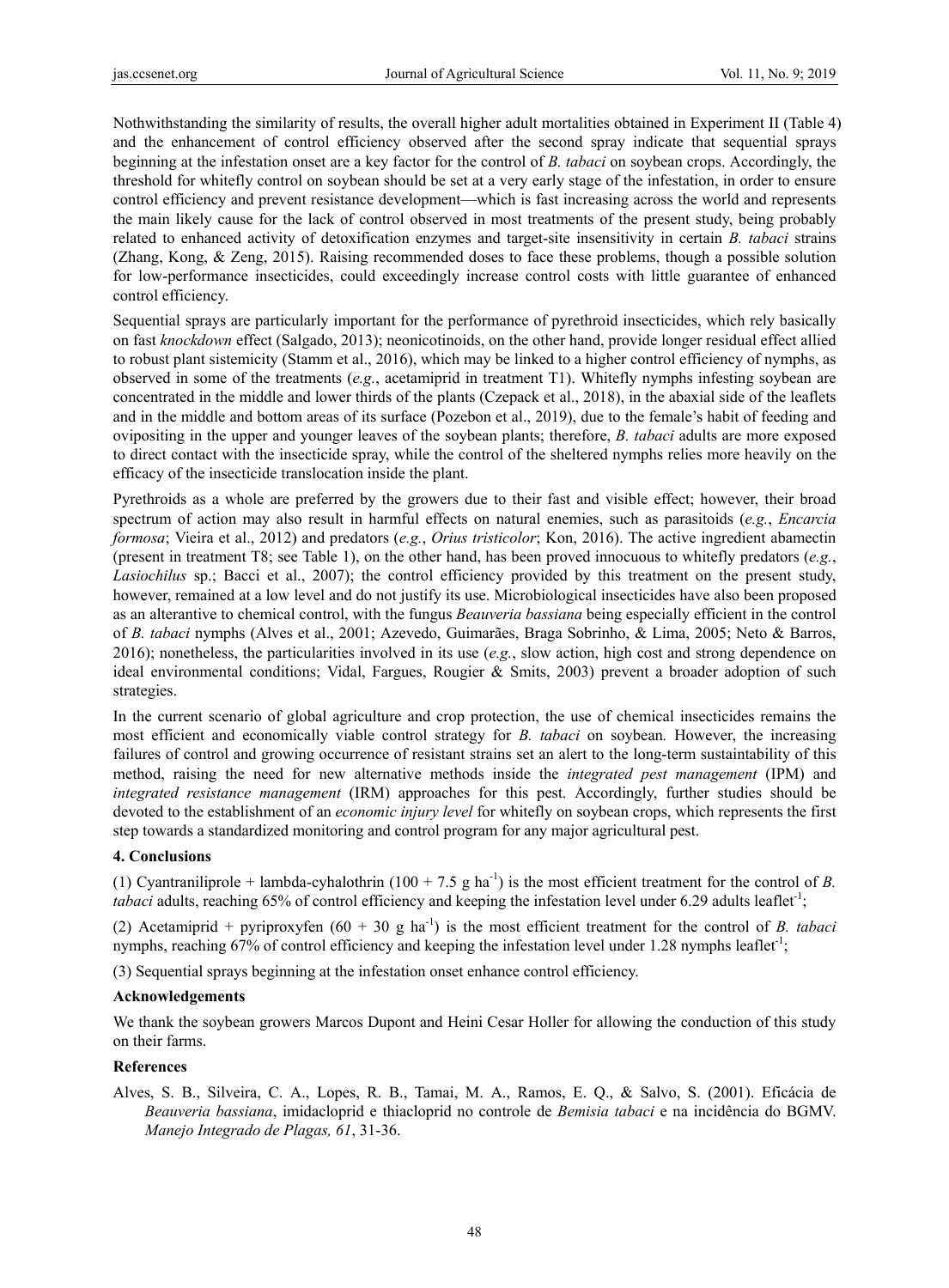- APROSOJA (Associação dos Produtores de Soja e Milho do Mato Grosso). (2017). *Mosca-branca causa perdas nas lavouras de soja no MT.* Retrieved from http://ruralcentro.uol.com.br/noticias/mosca-brancacausa-perdas-nas-lavouras-de-soja-no-mt-84060
- Arnemann, J. A., Bevilaqua, J. G., Bernardi, L., Rosa, D. O. da, Encarnação, F, A. da, Ribas, D., ... Rohrig, A. (2019). Whitefly on greenhouse tomatoes: Insights on chemical and biological management. *Journal of Agricultural Science.* https://doi.org/10.5539/jas.v11n5p443
- Azevedo, F. R., Guimarães, J. A., Braga Sobrinho, R., & Lima, M. A. A. (2005). Eficiência de produtos naturais para o controle de *Bemisia tabaci* Biótipo B (Hemiptera: Aleyrodidae) em meloeiro. *Arquivos do Instituto Biológico, 72*(1), 73-79.
- Bacci, L., Pereira, E. J. G., Crespo, A. L. B., Picanço, M. C., Coutinho, D. C., & Sena, M. E. (2007). Eficiência e seletividade de inseticidas para o manejo de mosca branca e inimigos naturais em melancia. *Ceres, 54*(311), 047-054.
- Bernardi, L. E. (2016). *Bemisia tabaci biótipo A, B, Q*? Lageado, RS, Brazil: Emater/RS-ASCAR.
- Bielza, P., Moreno, I., Belando, A., Grávalos, C., Izquierdo, J., & Nauen, R. (2019). Spiromesifen and spirotetramat resistance in field populations of *Bemisia tabaci* Gennadius in Spain. *Pest Management Science, 75*, 45-52. https://doi.org/10.1002/ps.5144
- Byrne, D. N., & Bellows Junior, T. S. (1991). Whitefly biology. *Annual Review of Entomology, 36*, 431-457. https://doi.org/10.1146/annurev.en.36.010191.002243
- CONAB (Companhia Nacional de Abastecimento). (2018). *Observatório Agrícola. 2017/2018-Décimo primeiro levantamento*. Brasília: Ministério da Agricultura, Pecuária e Abastecimento.
- Corrêa-Ferreira, B. S., & Panizzi, A. R. (1999). *Percevejos da soja e seu manejo*. Retrieved from https://www.infoteca.cnptia.embrapa.br/bitstream/doc/461048/1/circTec24.pdf
- Czepak, C. (2010). Reação em cadeia. *Cultivar Hortaliças e Frutas, 61*.
- Czepak, C., Coelho, A. S. G., Rezende, J. M., Nunes, M. L. S., Weber, I. D., Silvério, R. F., & Albernaz-Godinho, K. C. (2018). *Bemisia tabaci* MEAM1 population surveys in soybean cultivation. *Entomologia Experimentalis et Applicata, 166*, 215-223. https://doi.org/10.1111/eea.12656
- EMBRAPA (Empresa Brasileira de Pesquisa Agropecuária). (2017). *Mosca-branca: Infestação baixa e custo alto.* Retrieved from https://maissoja.com.br/mosca-branca-infestacao-baixa-e-custo-de-controle-alto
- EMBRAPA (Empresa Brasileira de Pesquisa Agropecuária). (2018). *Soja em números (Safra 2017/2018)*. Retrieved from https://www.embrapa.br/soja/cultivos/soja1/dados-economicos
- FAOSTAT. (2018)*. Statistical database*. Retrieved from http://faostat.fao.org
- Fauquet, C. M., Briddon, R. W., Brown, J. K., Moriones, E., Stanley, J., Zerbini, M., & Zhou, X. (2008). Geminivirus strain demarcation and nomenclature. *Archives of Virology, 153*, 783-821. https://doi.org/ 10.1007/s00705-008-0037-6
- Gallo, D., Nakano, O., Silveira Neto, S., Carvalho, R. P. L., Batista, G. C., Berti Filho, E., ... Omoto, C. (2002). *Entomologia agrícola*. Piracicaba, Brazil: FEALQ.
- Garcia, R. M., Batista Neto, O. A., De Paula, J. M., Peixoto, M. F., Barros, E. M., & Jacoby, G. L. (2005). *Eficiência de inseticidas químicos no controle de ninfas de mosca-branca Bemisia tabaci (Hemiptera: Aleyrodidae) na cultura do algodoeiro*. Salvador, BA, Brazil: V Congresso Brasileiro de Algodão.
- Gorman, K., Slater, R., Blande, J. D., Clarke, A., Wren, J., McCaffery, A., & Denholm, I. (2010). Cross-resistance relationships between neonicotinoids and pymetrozine in *Bemisia tabaci* (Hemiptera: Aleyrodidae). *Pest Management Science, 66*(11), 1186-90. https://doi.org/10.1002/ps.1989
- Gupta, G. P., Mahapatra, G. K., Sanjoy, K., & Roshan, L. (1997). *Impact of abiotic factors on population of whiterfly in cotton ecosystem symposium on IPM for sustainable crop production held.* New Delhi, India: IARI.
- Hirose, E., Batista, A. S., & Silva, M. S. (2015). *Correlação da ocorrência de fumagina em soja com a população de ninfas de mosca-branca Bemisia tabaci (Hemiptera: Aleyrodidae)*. Embrapa Soja, Cuiabá, MT: VI Congresso Brasileiro de Soja.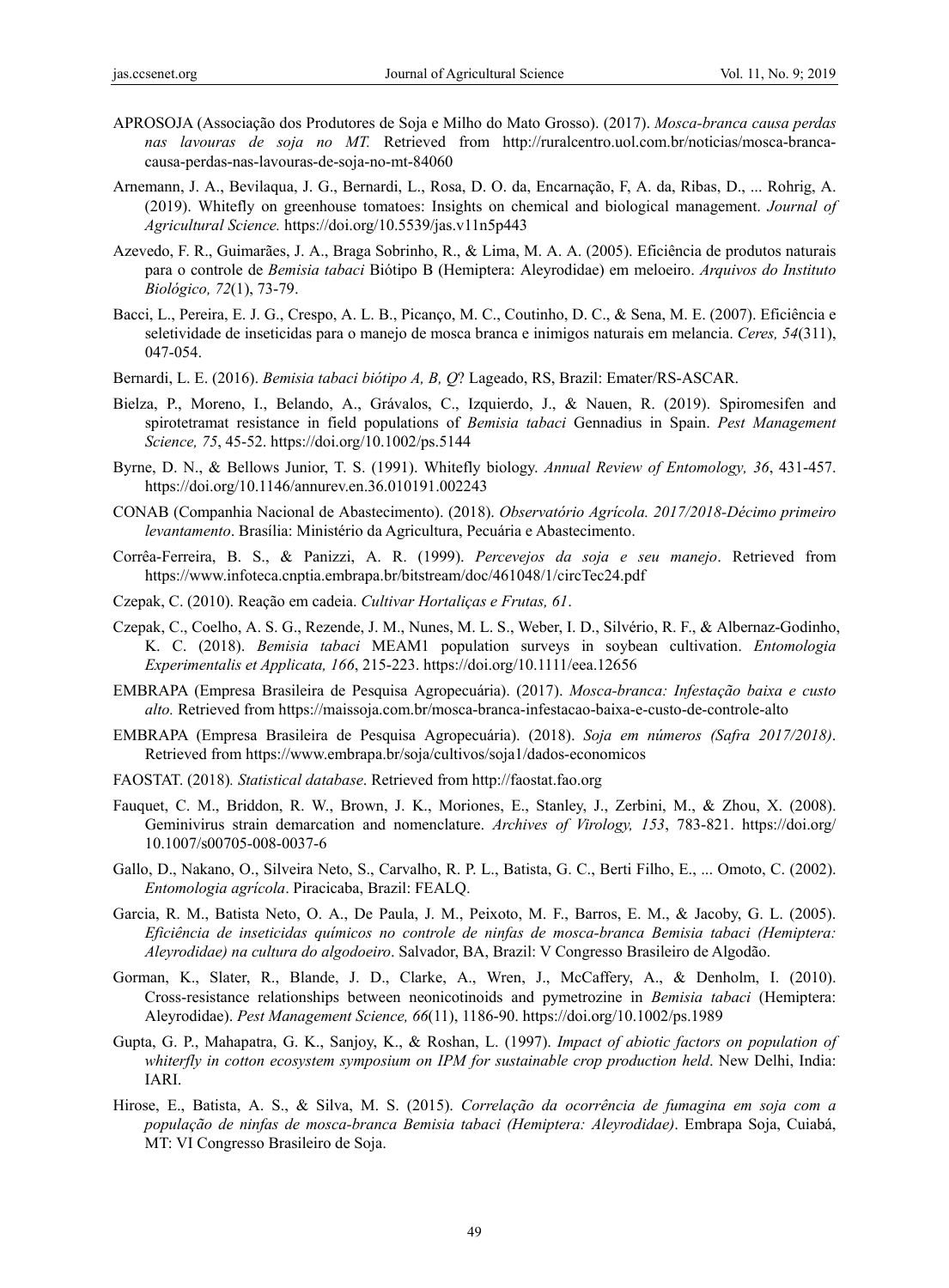- Hoffmann-Campo, C. B., Silva, M. T. B., & Oliveira, L. J. (1999). *Aspectos biológicos e manejo integrado de Sternechus subsignatus na cultura da soja*. Retrieved from https://www.infoteca.cnptia.embrapa.br/ bitstream/doc/461633/1/circTec22.pdf
- Kon, L. I. (2016). Inseticidas eficientes no controle de *Bemisia tabaci* (Master thesis, Universidade Federal de Viçosa, Minas Gerais, Brazil).
- Köppen, W. (1948). *Climatologia*. México: Fondo de Cultura Economica.
- Lapidot, M. (2007). Screening for TYLCV-resistant plants using whitefly mediated inoculation. In H. Czosnek (Ed.), *Tomato Yellow Leaf Curl Virus Disease* (pp. 329-342). The Netherlands: Springer. https://doi.org/ 10.1007/978-1-4020-4769-5\_19
- Lima, A. C. S., Lara, F. M., & Barbosa, J. C. (2002). Oviposition preference of *Bemisia tabaci* (Genn.) B biotype (Hemiptera: Aleyrodidae) on soybean genotypes, in field conditions. *Neotropical Entomology, 31*, 297-303. https://doi.org/10.1590/S1519-566X2002000200018
- Malumphy, C., Eyre, D., & Anderson, H. (2017). Tobacco, sweet potato or silver leaf whitefly: *Bemisia tabaci*. Retrieved from https://planthealthportal.defra.gov.uk/assets/factsheets/Bemisia-tabaci-Defra-Plant-Pest-Fact sheet-Feb-2017-2.pdf
- Marabi, R. S., Das, S. B., Bhowmick, A. K., Pachori, R., & Sharma, H. L. (2017). Seasonal population dynamics of whitefly (*Bemisia tabaci* Gennadius) in soybean. *Journal of Entomology and Zoology Studies, 5*(2), 169-173.
- Marques, R. P., Cargnelutti Filho, A., De Carli, C., Rohrig, A., Pozebon, H., Perini, C. R., ... Arnemann, J. A. (2019). Managing stink bugs on soybean fields: Insights on chemical management. *Journal of Agricultural Science, 11*(6), in press.
- Mesquita, A. L. M., Azevedo, F. R., Sobrinho, R. B., & Guimarães, J. A. (2007) Eficiência do controle químico sobre a mosca branca *Bemisia tabaci* biótipo B (Hemiptera: Aleyrodidae) em meloeiro. *Caatinga, 20*(3), 77-84.
- Netto, J. C. & Barros, E. M. (2016). *Efeito de inseticidas sobre o controle de mosca-branca na cultura do algodoeiro.* Cuiabá, MT, Brazil: Instituto Mato-Grossense do Algodão.
- Pozebon, H., Cargnelutti Filho, A., Guedes, J. V. C., Ferreira, D. R., Marques, R. P., Bevilaqua, J. G., ... Arnemann, J. A. (2019). *Bemisia tabaci* (Gennadius, 1889) on soybean plants: Vertical distribution and on leaflets. *Entomologia Experimentalis et Applicata.*
- Rosa, D. O. (2017). *Diagnóstico do uso e do manejo de agrotóxicos na olericultura em propriedades de agricultura familiar no município de Feliz*. Universidade Federal de Santa Maria, Santa Maria, Brazil.
- Salgado, V. L. (2013). *BASF Insecticide Mode of Action Technical Training Manual*. Retrieved from https://www.researchgate.net/publication/275959530\_BASF\_Insecticide\_Mode\_of\_Action\_Technical\_Trai ning\_Manual
- Sharma, D., Maqbool, A., Ahmad, H., Srivastava, K., Kumar, M., & Jamwal, V. V. S. (2013). Effect of meteorological factors on the population dynamics of insect pests of tomato. *Vegetable Science, 40*(1), 90-92.
- Silva, L. M., Albernaz, K. C., Takatsuta, F. S., Silveira, C., Veloso, G., Fernandes, P. M., & Czepak, C. (2002). *Comparacação da eficiência de inseticidas para controle de Bemisia argentifolii (Hemiptera: Aleyrodidae) na cultura do algodão*. Goiânia, GO, Brazil: IV Congresso Brasileiro de Algodão.
- Silva, L. D., Omoto, C., Bleicher, E., & Dourado, P. M. (2009). Monitoramento da suscetibilidade a inseticidas em populações de *Bemisia tabaci* (Gennadius) (Hemiptera: Aleyrodidae) no Brasil. *Neotropical Entomology*, *38*(1), 116-125. https://doi.org/10.1590/S1519-566X2009000100013
- Silva, L. B. G. R. F., Araujo, C. L. P., Silva, S. H., Carvalho, M. M., Siva, A. J., & Czepak, C. (2012). *Eficiência de inseticida para controle de mosca branca na cultura do tomate*. XXIV Congresso Brasileiro de Entomologia, Curitiba, PR, Brazil.
- Sottoriva, L. D. M. (2010). *Aspectos biológicos de Bemisia tabaci biótipo B em plantas infestantes* (Master thesis, Instituto Agronômico de Campinas, São Paulo, Brazil).